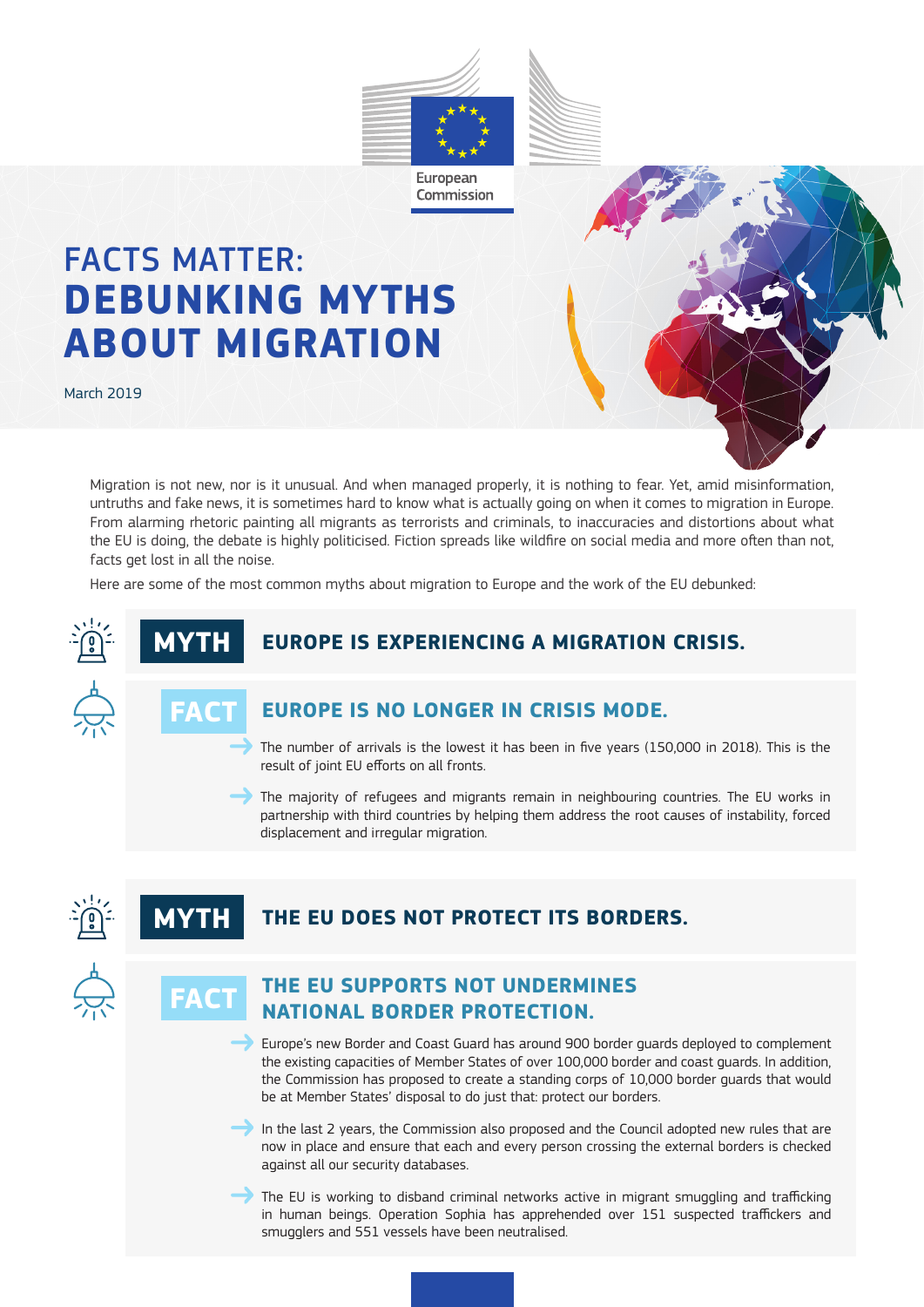# **THE EU TURNS A BLIND EYE ON THE SITUATION OF MIGRANTS IN DETENTION CENTRES IN LIBYA.**



**MYTH**

**FACT**

# **THE EU IS WORKING TIRELESSLY TO EVACUATE MIGRANTS FROM LIBYA AND PUT A STOP TO DETENTION.**

It is a priority for the EU to put an end to the system of arbitrary detention and close the detention centres in Libya.

We are working with the IOM and the UNHCR to evacuate refugees and migrants stranded in Libya. So far more than 37,000 migrants have received assistance to return from Libya to their country of origin and more than 2,500 people in need of international protection have been evacuated from Libya to a third country.

 Ensuring the protection of human rights of migrants is at the heart of the EU migration policy: this is regularly addressed in the constant EU dialogue with Libyan authorities; is a central part of EU training activities of the Libyan coastguards; and is the primary objective of EU supported activities in detention centres.





#### **THE EU LEAVES MEMBER STATES ALONE. MYTH**



**FACT**

# **THE EU SUPPORTS ITS MEMBER STATES FINANCIALLY, OPERATIONALLY AND MATERIALLY.**

 During the crisis, the EU's Civil Protection Mechanism provided immediate in-kind support. A total of 900,000 items such as blankets, beds and tents were provided to EU Member States and countries along the Western Balkan Route.

The EU has mobilised unprecedented financial support to Member States facing increased pressure such as Greece (€2 billion), Italy (€885 million) and Spain (€708 million). The Commission has proposed to triple funding for migration management and border security to €34.9 billion under the next EU budget 2021-27, learning the lessons from the past when the EU had to use all the flexibility in the existing budget to mobilise an additional €3.9 billion that was urgently needed to tackle the crisis.

The EU provides operational support to Member States with four EU naval operations, border guards from the European Border and Coast Guard, asylum officers from the European Asylum Support Office and security officers from Europol.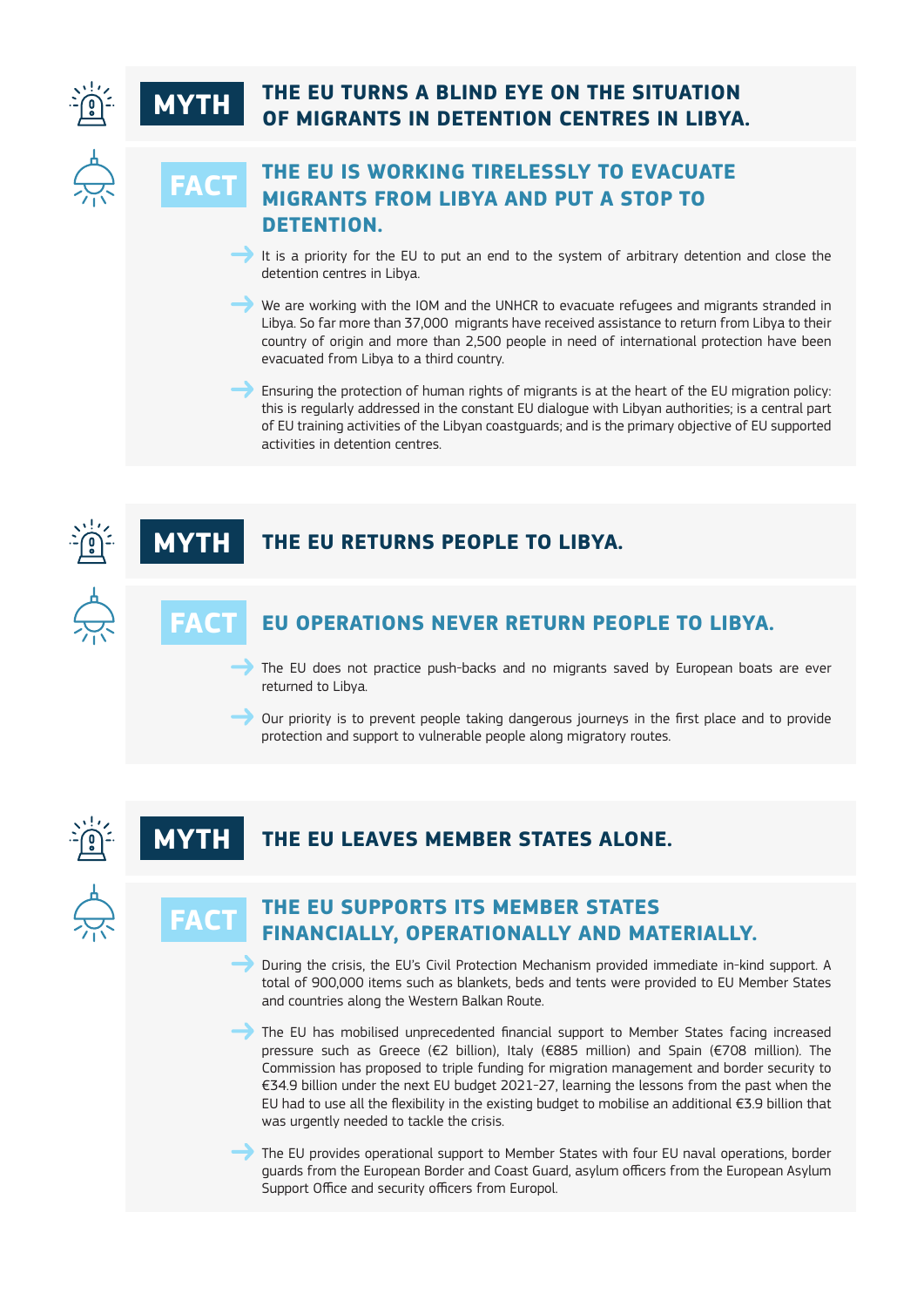



**FACT**

**MYTH**

**FAC** 

# **THE EU WANTS TO CREATE A FORTRESS EUROPE.**



# **THE EU IS NEITHER AN OPEN DOOR NOR A FORTRESS.**

The European Union is working to create an asylum system that is fair, effective and humane. We continue to offer refuge to those genuinely in need of protection, while returning those who do not have the right to stay in the EU.

In the face of the most severe refugee crisis since the Second World War, Europe was the world's first responder. In 2016 alone, the EU granted asylum to and resettled over 720,000 refugees – three times as much as Australia, Canada and United States combined.

 Resettlement continues to offer a safe and legal pathway to those in need of international protection. Since 2015, two successful EU resettlement programmes have helped over 50,000 of the most vulnerable find shelter in the EU.



# **THE GLOBAL COMPACT ON MIGRATION CREATES A LEGAL RIGHT TO MIGRATE AND ENCOURAGES MIGRATION.**



### **THERE IS NO SECRET PLOT TO ENCOURAGE UNWANTED MIGRATION.**

The Global Compact is a non-binding document that aims to foster international cooperation.

 It is built around the concept that for migration to work for everyone, migrants as well as receiving societies, it needs to be safe, orderly and regular.

It does not create a legal right to migrate, and it does not create any legal obligations for states. It restates what should be obvious: every human being is entitled to the same universal human rights, and migrants and refugees are no exception.

# **MYTH INTERNAL BORDERS ARE THE ONLY SOLUTION.**



# **THE REINSTATEMENT OF INTERNAL BORDER CONTROLS ARE A STEP BACK FOR EUROPE. FACT**

The Schengen area is the largest free travel area in the world. It allows more than 400 million EU citizens, as well as visitors, to move freely, and goods and services to flow unhindered. It benefits people's lives and their livelihoods, our economy and our society.

 Not having Schengen costs: Just one hour of additional waiting time at internal borders could easily cost businesses €3 billion per year.

Stronger protection of our external borders is what will allow us to get back to a fully-functioning Schengen area of no internal border controls.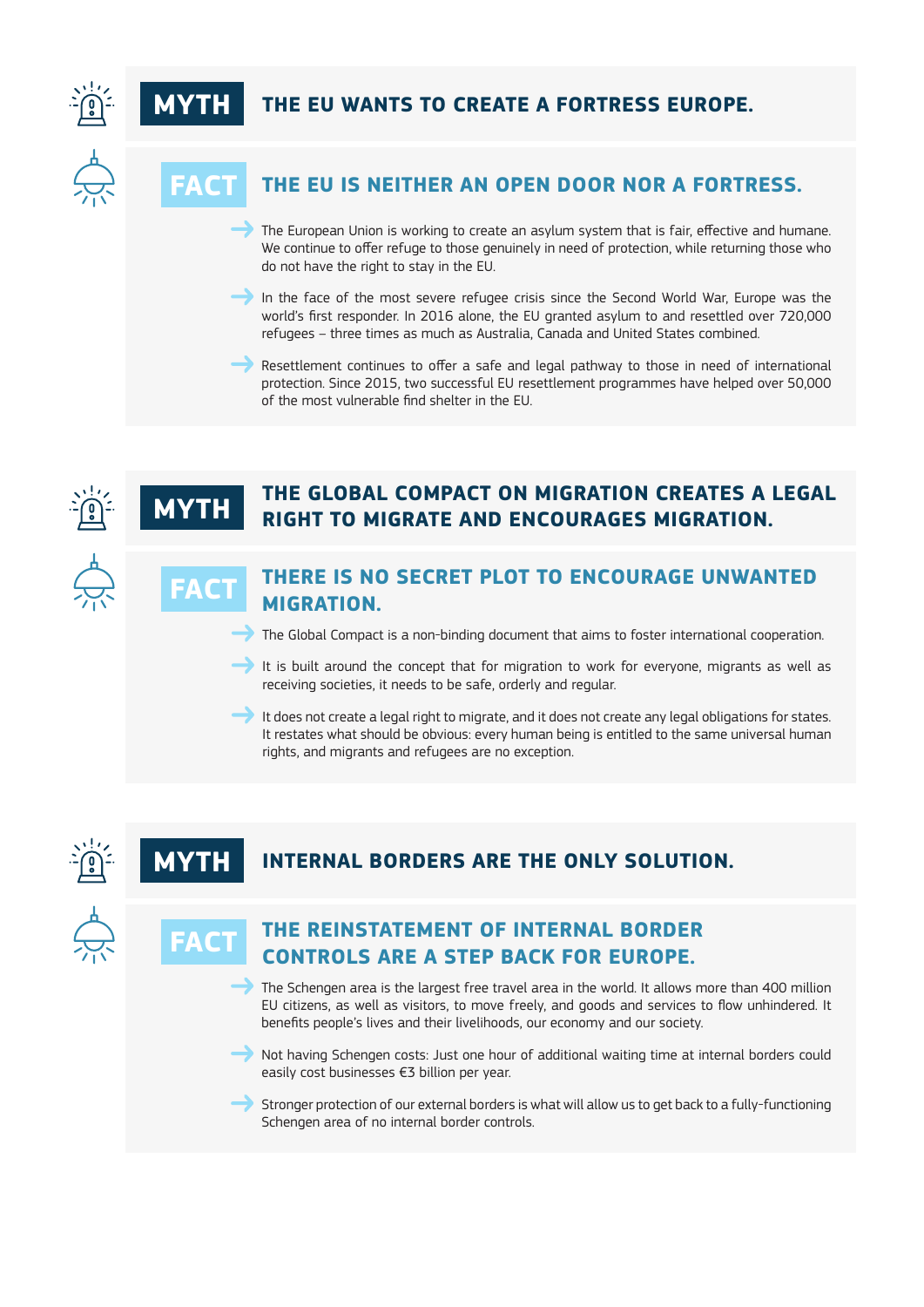



**MYTH**

**FACT**

# THE EU IS PREVENTING NGOS FROM SAVING LIVES AT SEA.



# **NGOS HAVE PLAYED A CRUCIAL ROLE IN SAVING LIVES AT SEA, SOMETHING THE EU COMMENDS. FACT**

 But all vessels operating in the Mediterranean must respect applicable laws. No boats are allowed to enter Libyan territorial waters without authorisation of the Libyan authorities. That's why the EU thinks it's preferable to work with the Libyan Coast Guard to enhance their capacity to carry out search and rescue operations in their zone of responsibility, where most search and rescue incidents occur.

What the EU is doing is trying to save lives and break the business model of smugglers. EU operations have saved close to 730,000 lives at sea.

 Our objective is clear: we have to stem irregular flows and replace them with legal and orderly migration.



# **THE EU PREVENTS THE RETURN OF MIGRANTS WHO COMMIT CRIMES.**



### **STRICT EU RULES ENSURE MIGRANT CRIMINALS SEE THEIR STATUS WITHDRAWN.**

Like anyone else, if migrants commit crimes they face sanctions under criminal law.

 $\rightarrow$  EU law allows Member States to reject an asylum application or withdraw refugee status, if the individual is a danger to the security of a Member State or has been convicted of a particularly serious crime.

The Commission has proposed to strengthen these rules further to make it obligatory for Member States to act in these cases.

With no status such individuals have no right to stay in Europe and must be returned to their countries of origin.

#### **MIGRANTS CARRY DISEASE. MY**



# **THE IDEA THAT MIGRANTS CARRY DISEASE HAS NO BASIS IN FACT.**

While there can be health risks associated with migration and travel, including from Europe, there have been no pandemics linked to migration in recent years.